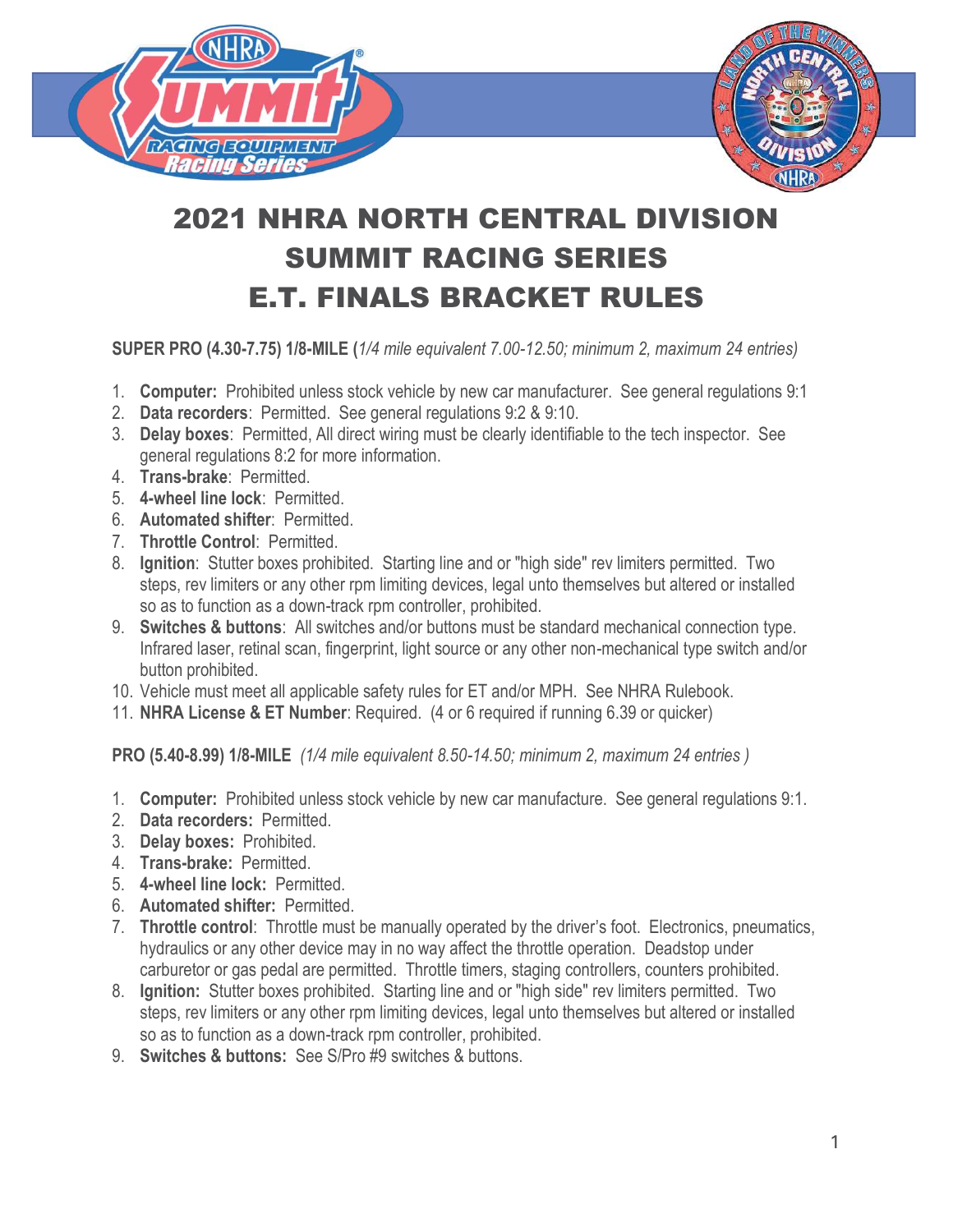

- 10. Tow vehicles: Tow vehicles are prohibited in Pro E.T.
- 11. 5.40 to 6.39: Vehicles running 5.40 to 6.39 in the 1/8 mile must meet all applicable safety rules. See NHRA Rulebook.

12. NHRA License & ET Number: Required. (4 or 6 required if running 6.39 or quicker, 5 or 7 if 6.40 or slower.)

SPORTSMAN (12.00-19.99) 1/4-MILE (1/8 mile equivalent 7.68-12.50; minimum 2, maximum 24 entries)

- 1. Computer: Prohibited unless stock vehicle by new car manufacture. See general regulations 9:1.
- 2. Data recorders: Prohibited. See general regulations 9:2 & 9:10.
- 3. Delay Boxes, trans-brakes, 4-wheel line locks, Prohibited.
- 4. Automated shifter: Prohibited unless OEM.
- 5. Throttle control: Throttle must be manually operated by the driver's foot. Electronics, pneumatics, hydraulics or any other device may in no way affect the throttle operation. Deadstop under carburetor or gas pedal are permitted. Throttle timers, staging controllers, counters prohibited.
- 6. Line lock: 2-wheel line locks permitted on non-drive wheels only.
- 7. OEM electronics, tachometer, single stage (high side only) rev limiters: Permitted.
- 8. Ignition: Stutter boxes prohibited. Single stage (high side only) rev limiters permitted. Starting line rev limiters prohibited. Two or more step rev limiter prohibited, any other rpm limiting devices, legal unto themselves but altered or installed so as to function as a down-track rpm controller, prohibited.
- 9. Switches & buttons: See S/Pro #9 switches & buttons.
- 10. Tow vehicles: Tow vehicles are prohibited in Street E.T.
- 11. NHRA License & ET Number: Required. (Level 4, 5, 6 or 7 accepted, with ET number.)

SUPER PRO BIKE (7.50-15.99) 1/4-MILE (1/8 mile equivalent 4.50-9.92; minimum 0,maximum 20 entries)

1. Electronics: Same electronic rules as Super Pro except data recorders prohibited.

2. NHRA license & ET Motorcycle Number: Required. (4D or 6D if running 9.99 or quicker, 5 or 7 if 10.00 or slower)

HIGH SCHOOL: (12.00-UP) 1/4-MILE (1/8 mile equivalent 7.68-up; maximum 2 entries)

- 1. Tires: All tires must be DOT approved street tire.
- 2. Electronics: Same as Sportsman E.T. category.
- 3. Tow vehicles: Tow vehicles are prohibited in High School E.T.
- 4. The student and/or their car for competition may NOT be entered in any other bracket at the E.T. Finals. Student can enter Sportsman bonus races on held during the E.T. Finals event.
- 5. Competition number will be assigned Track Team Letter and 1 or 2, i.e. A1, A2, B1, B2, etc.

## TRACK MANAGER:

 Car and/or driver may not have participated in any other category at event. Must have DOT approved street tires.